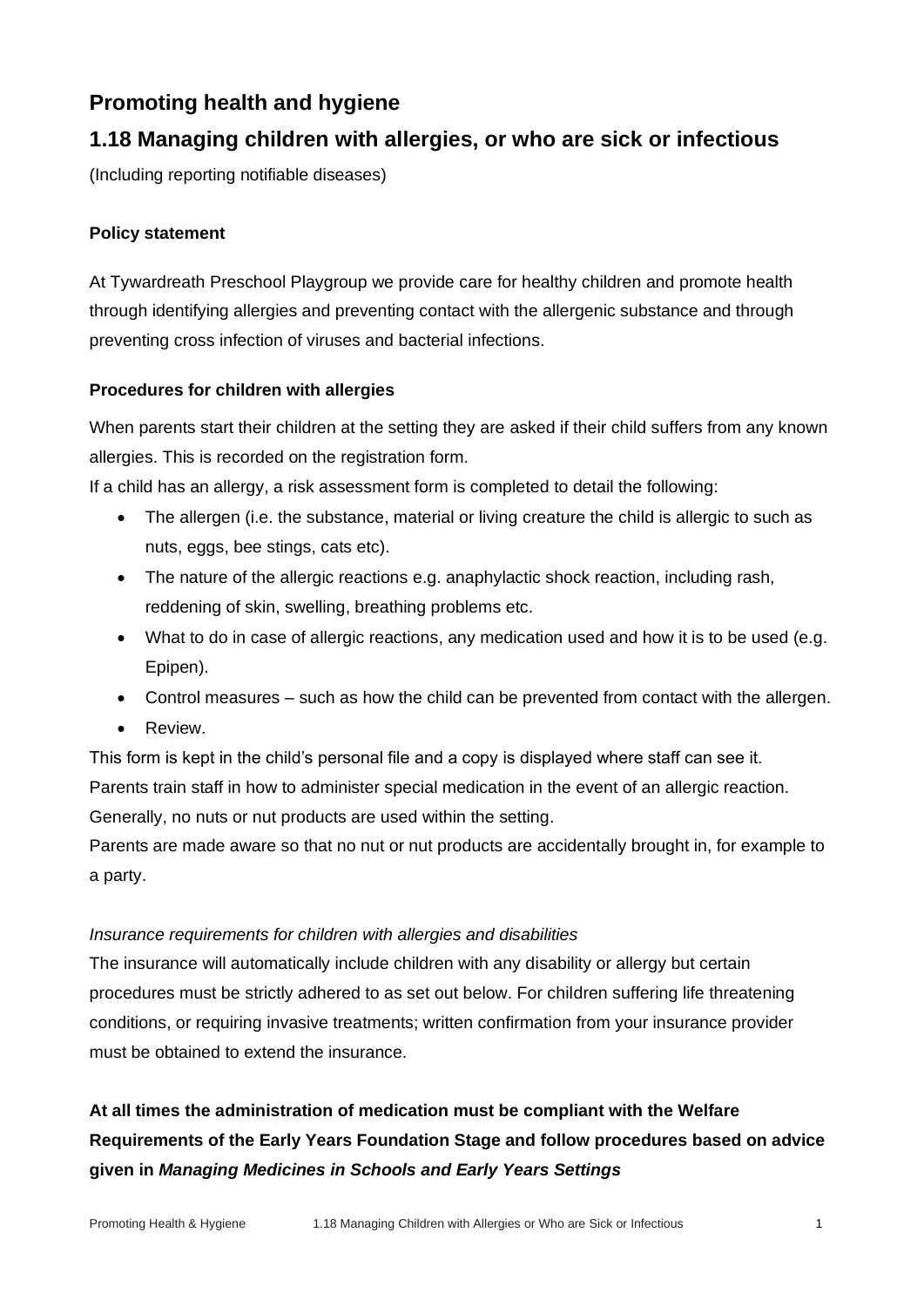*Oral Medication*

Asthma inhalers are now regarded as "oral medication" by insurers and so documents do not need to be forwarded to your insurance provider.

Oral medications must be prescribed by a GP or have manufacturer's instructions clearly written on them.

The group must be provided with clear written instructions on how to administer such medication. All risk assessment procedures need to be adhered to for the correct storage and administration of the medication.

The group must have the parents or carers prior written consent. This consent must be kept on file. It is not necessary to forward copy documents to your insurance provider.

Life saving medication & invasive treatments - adrenaline injections (Epipens) for anaphylactic shock reactions (caused by allergies to nuts, eggs etc)

The setting must have:

- a letter from the child's GP/consultant stating the child's condition and what medication if any is to be administered;
- written consent from the parent or guardian allowing staff to administer medication; and
- proof of training in the administration of such medication by the child's GP, a district nurse, children's' nurse specialist or a community paediatric nurse.

Copies of all three letters relating to these children must first be sent to the Pre-school's insurance Department for appraisal. Confirmation will then be issued in writing confirming that the insurance

has been extended.

Key person for special needs children - children requiring help with tubes to help them with everyday living e.g. breathing apparatus, to take nourishment, colostomy bags etc. Prior written consent from the child's parent or guardian to give treatment and/or medication prescribed by the child's GP.

Key person to have the relevant medical training/experience, which may include those who have received appropriate instructions from parents or guardians, or who have qualifications. Copies of all letters relating to these children must first be sent to the Pre-school Insurance

Department for appraisal. Written confirmation that the insurance has been extended will be issued by return.

### **Procedures for children who are sick or infectious**

If children appear unwell during the day – have a temperature, sickness, diarrhoea or pains,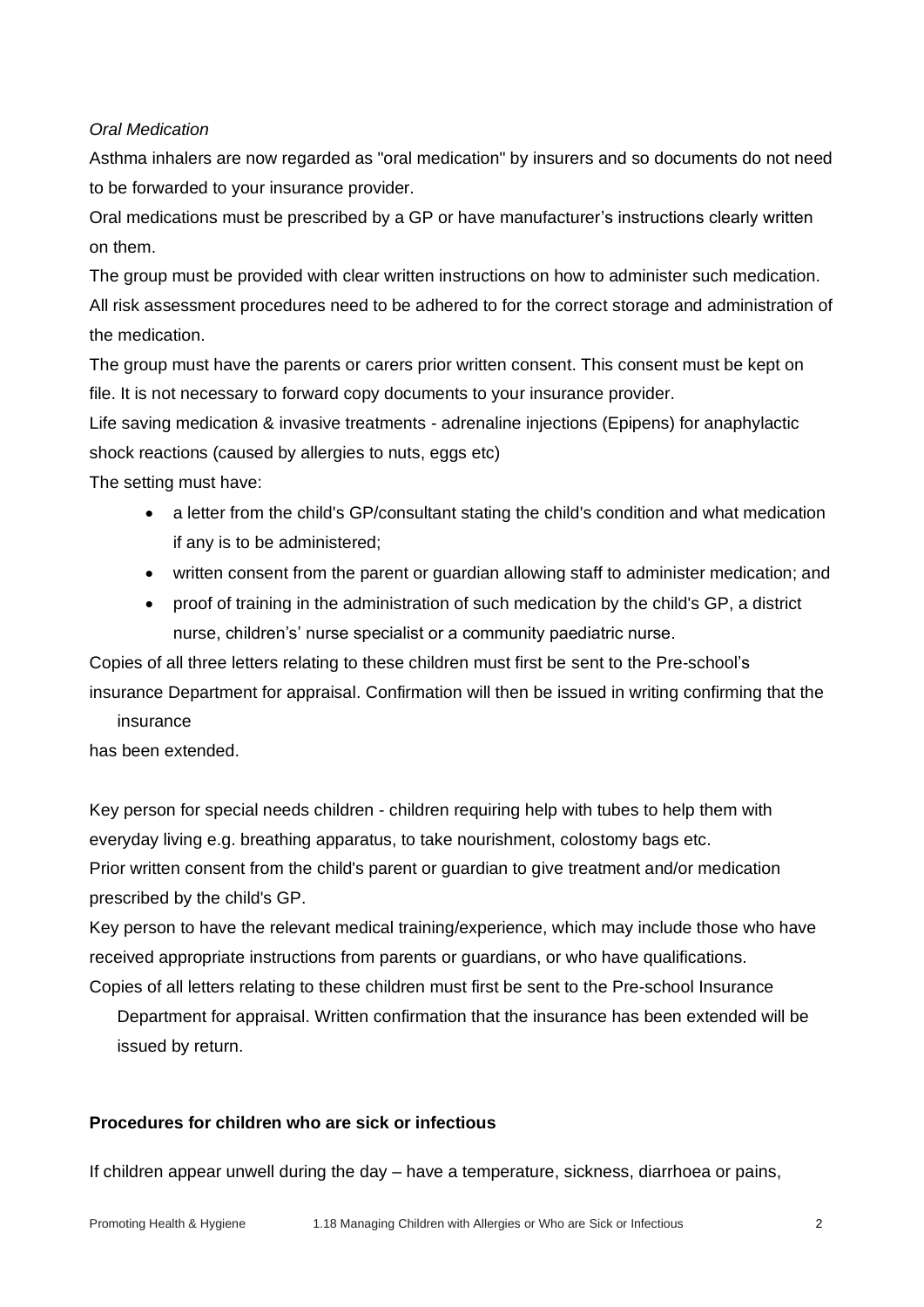particularly in the head or stomach – the manager, or most session staff member on session, calls

the parents and asks them to collect the child, or send a known carer to collect on their behalf. If a child has a temperature, they are kept cool, by removing top clothing, sponging their heads with cool water, but kept away from draughts.

In extreme cases of emergency, the child should be taken to the nearest hospital and the parent informed.

Parents are asked to take their child to the doctor before returning them to nursery; the nursery can refuse admittance to children who have a temperature, sickness and diarrhoea or a contagious infection or disease.

Where children have been prescribed antibiotics, parents are asked to keep them at home for 48 hours before returning to the setting.

After diarrhoea, parents are asked to keep children home for 48 hours.

The setting has a list of excludable diseases and current exclusion times. This is displayed in the porch. The full list is obtainable from [www.patient.co.uk](http://www.patient.co.uk/) and includes common childhood illnesses such as measles.

#### *Reporting of 'notifiable diseases'*

If a child or adult is diagnosed suffering from a notifiable disease under the Public Health (Infectious Diseases) Regulations 1988, the GP will report this to the Health Protection Agency. When the setting becomes aware, or is formally informed of the notifiable disease, the manager informs Ofsted and acts on any advice given by the Health Protection Agency.

#### *HIV/AIDS/Hepatitis procedure*

HIV virus, like other viruses such as Hepatitis, (A, B and C) are spread through body fluids. Hygiene precautions for dealing with body fluids are the same for all children and adults. Single use vinyl gloves and aprons are worn when changing children's nappies, pants and clothing that are soiled with blood, urine, faeces or vomit.

Protective rubber gloves are used for cleaning/sluicing clothing after changing.

Soiled clothing is rinsed and either bagged for parents to collect or laundered in the nursery.

Spills of blood, urine, faeces or vomit are cleared using mild disinfectant solution and mops; cloths used are disposed of with the clinical waste.

Tables and other furniture, furnishings or toys affected by blood, urine, faeces or vomit are cleaned using a disinfectant.

#### *Nits and head lice*

Nits and head lice are not an excludable condition, although in exceptional cases a parent may be asked to keep the child away until the infestation has cleared.